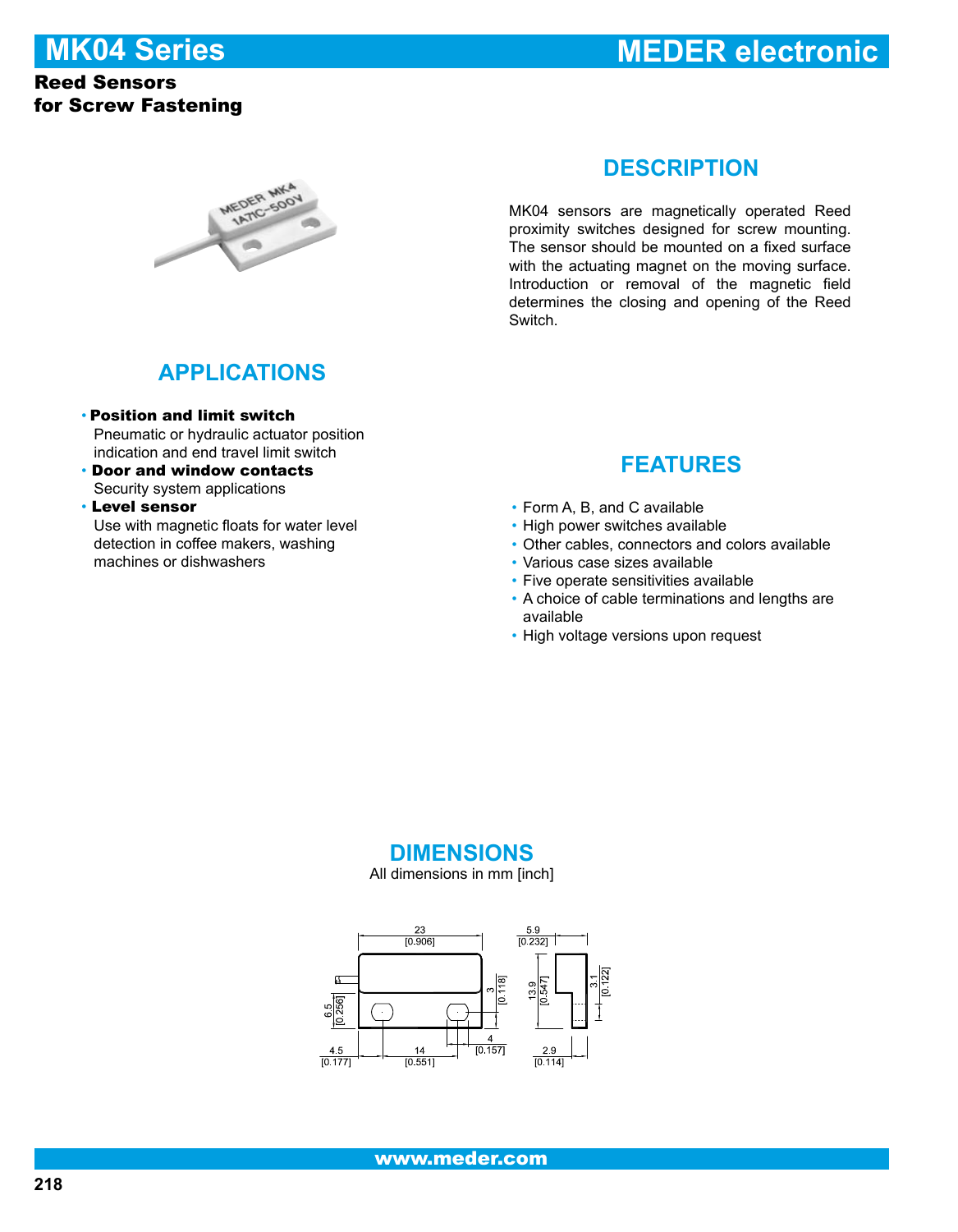# **MEDER electronic**

**MK04 Series**

#### Reed Sensors for Screw Fastening

# **ORDER INFORMATION**

#### Part Number Example

MK04 - 1A66 C - 500 W

**1A** is the contact form **66** is the switch model **C** is the magnetic sensitivity **500** is the cable length (mm) **W** is the termination

| <b>Series</b>                   | Contact<br>form      | Switch-<br>model | Magnetic<br><b>Sensitivity</b> | Cable<br>Length<br>(mm) | Termina-<br>tion |  |
|---------------------------------|----------------------|------------------|--------------------------------|-------------------------|------------------|--|
| <b>MK4 -</b>                    | XX                   | <b>XX</b>        | $x -$                          | <b>XXX</b>              | x                |  |
| <b>Options</b>                  | 1 Form A             | 66               | <b>B, C, D, E</b>              |                         |                  |  |
|                                 | 1 Form B<br>1 Form C | 90               |                                | 500*                    | W                |  |
| * Other cable length available. |                      |                  |                                |                         |                  |  |

# **MAGNETIC SENSITIVITY**

| <b>Sensitivity</b><br>Class | Pull In<br><b>AT Range</b> |
|-----------------------------|----------------------------|
| в                           | $10 - 15$                  |
| C                           | $15 - 20$                  |
| D                           | $20 - 25$                  |
| E                           | $25 - 30$                  |

#### **TERMINATION**

For wire and termination details please consult factory. Form C version requires 3 conductors.

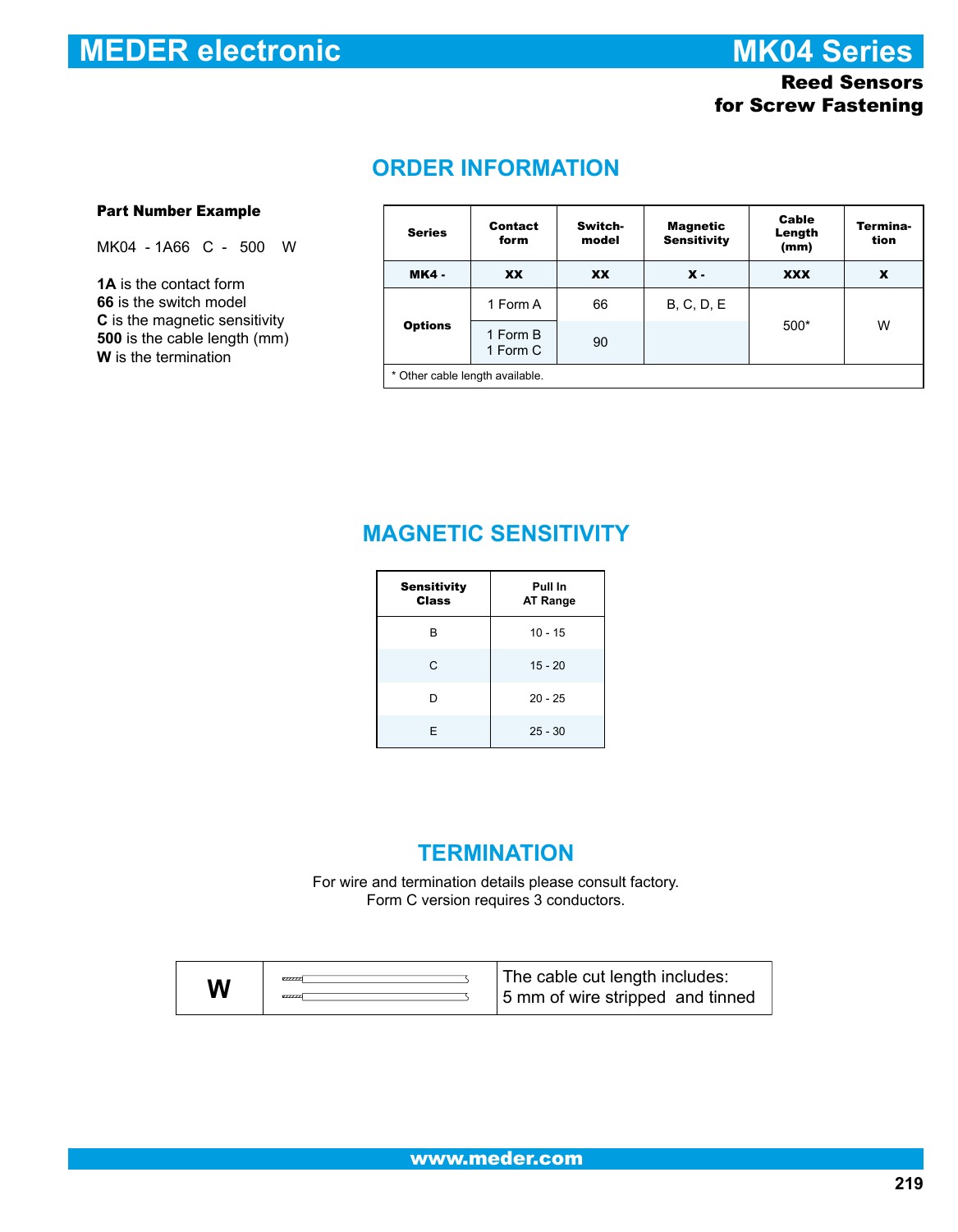**MEDER electronic**

# **MK04 Series**

#### Reed Sensors for Screw Fastening

# **CONTACT DATA**

| All Data at 20° C                                                                                                                                                                                                                                                                                                                                                             | Switch Model $\rightarrow$<br>Contact Form $\rightarrow$             | Switch 66<br>Form A |      |      |            |  |
|-------------------------------------------------------------------------------------------------------------------------------------------------------------------------------------------------------------------------------------------------------------------------------------------------------------------------------------------------------------------------------|----------------------------------------------------------------------|---------------------|------|------|------------|--|
| <b>Contact Ratings</b>                                                                                                                                                                                                                                                                                                                                                        | <b>Conditions</b>                                                    | Min.                | Typ. |      | Max. Units |  |
| <b>Switching Power</b>                                                                                                                                                                                                                                                                                                                                                        | Any DC combination of V & A not<br>to exceed their individual max.'s |                     |      | 10   | W          |  |
| Switching Voltage                                                                                                                                                                                                                                                                                                                                                             | DC or peak AC                                                        |                     |      | 200  | V          |  |
| <b>Switching Current</b>                                                                                                                                                                                                                                                                                                                                                      | DC or peak AC                                                        |                     |      | 0.5  | A          |  |
| Carry Current                                                                                                                                                                                                                                                                                                                                                                 | DC or peak AC                                                        |                     |      | 1.25 | A          |  |
| <b>Static Contact Resistance</b>                                                                                                                                                                                                                                                                                                                                              | w/ 0.5 V & 10mA                                                      |                     |      | 150  | $m\Omega$  |  |
| <b>Dynamic Contact Resistance</b>                                                                                                                                                                                                                                                                                                                                             | Measured w/ 0.5 V & 50mA.<br>1.5 ms after closure                    |                     |      | 200  | $m\Omega$  |  |
| Insulation Resistance across<br>Contacts                                                                                                                                                                                                                                                                                                                                      | 100 volts applied                                                    | $10^{10}$           |      |      | Ω          |  |
| Breakdown Voltage across<br>Contact                                                                                                                                                                                                                                                                                                                                           | Voltage applied for 60 sec. min.                                     | 225 *               |      |      | <b>VDC</b> |  |
| Operate Time incl. Bounce                                                                                                                                                                                                                                                                                                                                                     | Measured w/ 100 % overdrive                                          |                     |      | 0.5  | ms         |  |
| Release Time                                                                                                                                                                                                                                                                                                                                                                  | Measured w/ no coil suppression                                      |                     |      | 0.1  | ms         |  |
| Capacitance                                                                                                                                                                                                                                                                                                                                                                   | at 10 kHz cross contact                                              |                     | 0.2  |      | рF         |  |
| <b>Contact Operation **</b>                                                                                                                                                                                                                                                                                                                                                   |                                                                      |                     |      |      |            |  |
| <b>Must Operate Condition</b>                                                                                                                                                                                                                                                                                                                                                 | Steady state field                                                   | 10                  |      | 60   | AT         |  |
| <b>Must Release Condition</b>                                                                                                                                                                                                                                                                                                                                                 | Steady state field                                                   | 4                   |      | 54   | AT         |  |
| <b>Environmental Data</b>                                                                                                                                                                                                                                                                                                                                                     |                                                                      |                     |      |      |            |  |
| <b>Shock Resistance</b>                                                                                                                                                                                                                                                                                                                                                       | 1/2 sinus wave duration 11 ms                                        |                     |      | 50   | g          |  |
| <b>Vibration Resistance</b>                                                                                                                                                                                                                                                                                                                                                   | From 10 - 2000 Hz                                                    |                     |      | 20   | g          |  |
| <b>Ambient Temperature</b>                                                                                                                                                                                                                                                                                                                                                    | 10°C/ minute max. allowable                                          | $-20$               |      | 85   | °C         |  |
| <b>Stock Temperature</b>                                                                                                                                                                                                                                                                                                                                                      | 10°C/ minute max. allowable                                          | $-35$               |      | 85   | °C         |  |
| <b>Soldering Temperature</b>                                                                                                                                                                                                                                                                                                                                                  | 5 sec.                                                               |                     |      | 260  | °C         |  |
| Please note: The indicated electrical data are maximum values and can vary downwards when<br>using a more sensitive switch.<br>Insulation resistance of 10 <sup>12</sup> and breakdown voltage of 480 VDC is available.<br>** These ranges refer to the uncut / unmodified Reed Switches described in our Reed Switch<br>section. Consult factory if more detail is required. |                                                                      |                     |      |      |            |  |